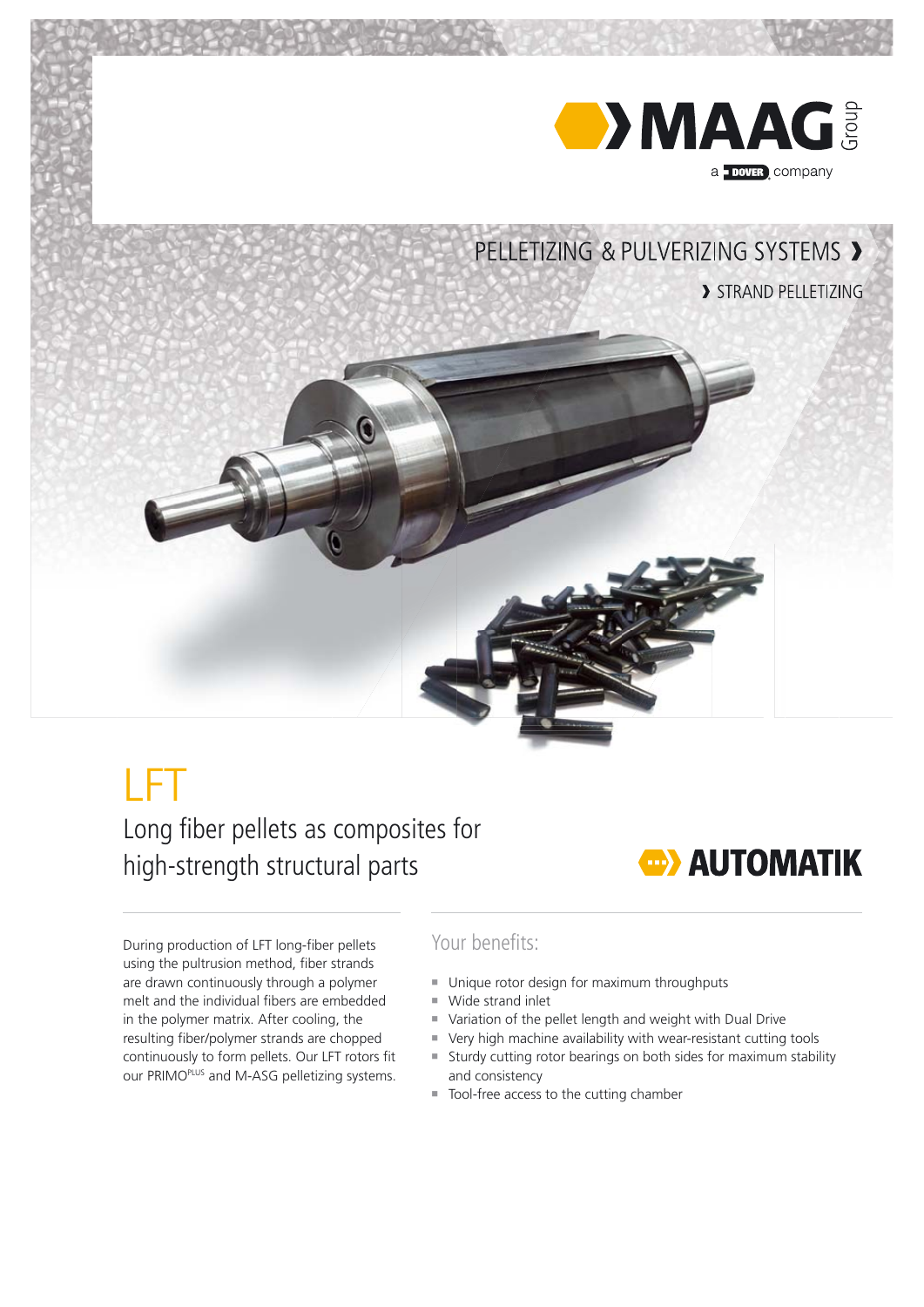## LFT Process description

During the pultrusion process, the fiber strands 01 come into contact with the polymer melt 02 and are sheathed by the melt. The continuous drawing of the fiber strands causes them to become embedded in the polymer matrix 03. The impregnated strands are cooled in a water bath **04** before the residual moisture is minimized by means of the strand dryer 05. Before the fiber/polymer strands are chopped in the pelletizer 07, a puller 06 provides the necessary take-off force. Screening **08** enhances the product quality.

Thanks to their polymer matrix produced by the pultrusion method, the long fiber-reinforced thermoplastics are characterized by extremely high strength and low weight.





The cutting chamber can be opened without using tools, allowing cleaning and service work as well as cutting head changes to be carried out quickly and without great effort.



Loose fibers contaminate the pellets, so they are removed from the cutting chamber via the extraction openings before the strands are cut.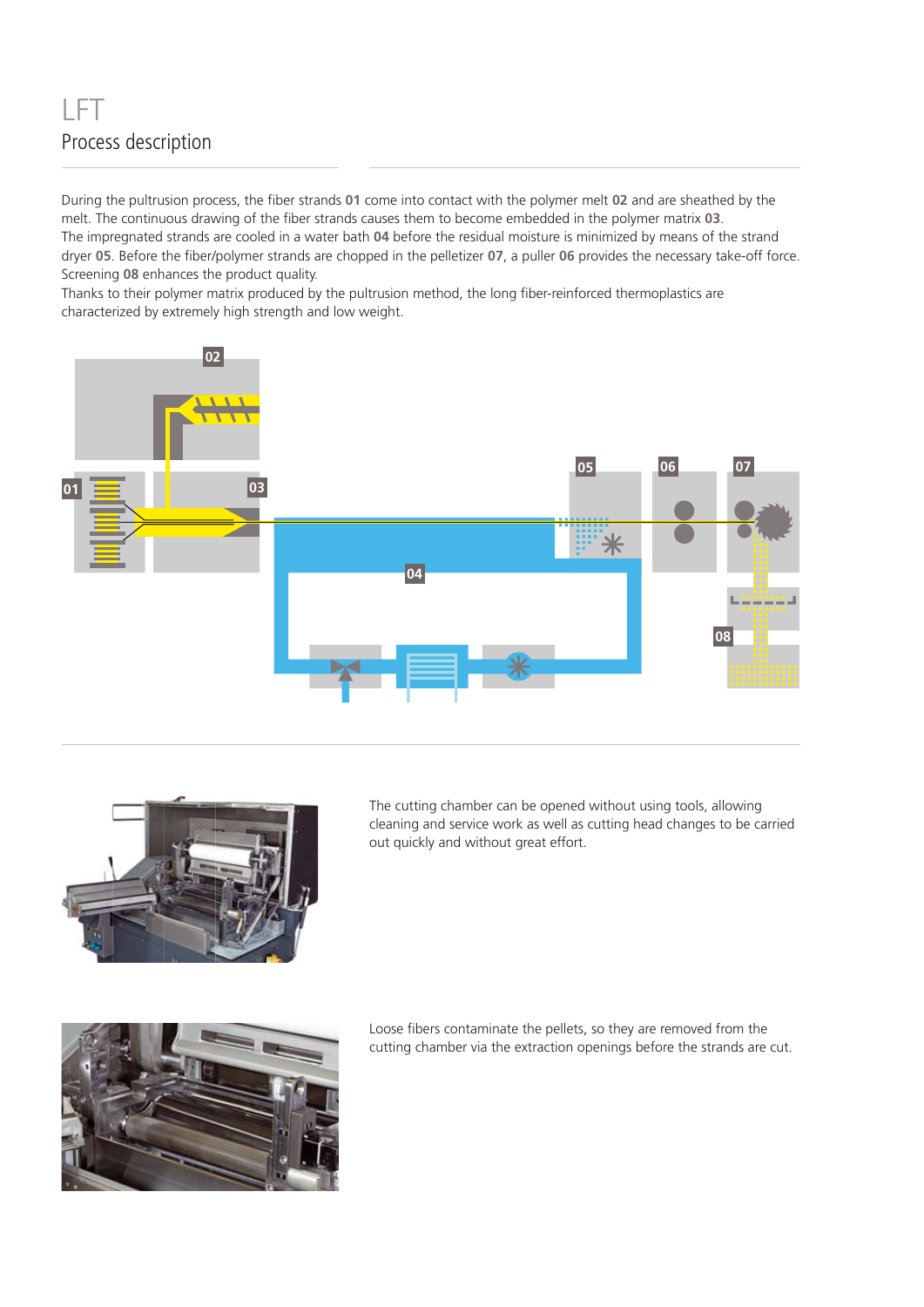## LFT System components

Gentle product handling has the highest priority during the production of glass fiber-reinforced pellets using the pultrusion method. Our pelletizers are therefore equipped with a few features that support a smooth production process.

The precise cutting gap adjustment over the whole working width allows very small cutting gaps to be set for the highest quality.

At the cutting rotor, all bolted connections are well covered to prevent undesirable deposits and worn bolt heads. As a result, the life cycle of the cutting tools is significantly increased and at the same time the scope of cleaning is minimized.

The wide strand inlet with comb guides prevents any overlapping of the strands and keeps the strands in position.

The pellet outlet is also accessible without the use of tools, allowing cleaning work at product changes to be carried out quickly and easily.